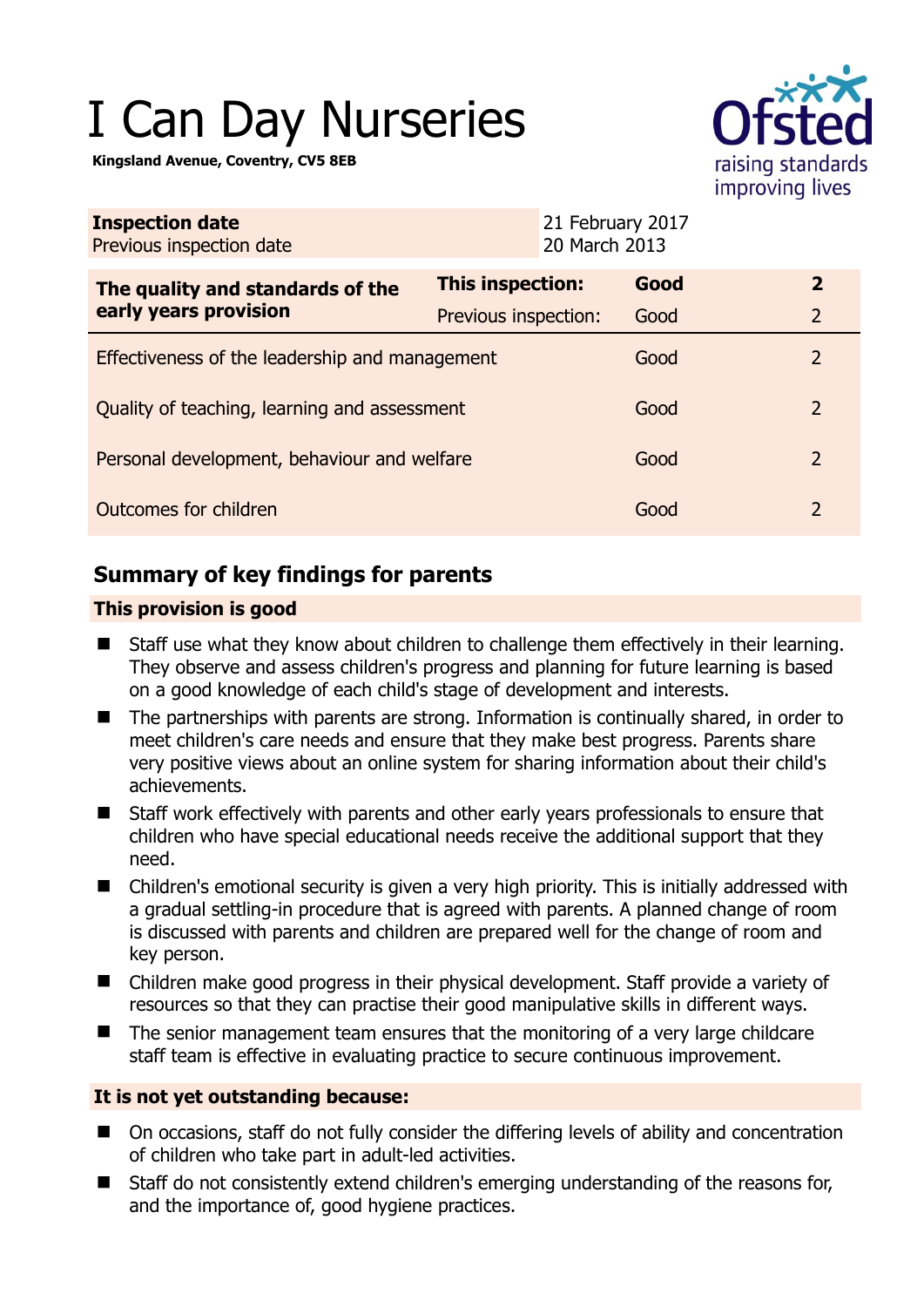## **What the setting needs to do to improve further**

#### **To further improve the quality of the early years provision the provider should:**

- $\blacksquare$  take more account of the differing levels of ability and concentration of children taking part in adult-led activities
- extend children's emerging understanding of why good hygiene practices contribute to their ongoing good health.

#### **Inspection activities**

- The inspectors observed the quality of teaching during activities and assessed the impact this has on children's learning.
- The inspectors completed joint observations with the provider and the manager and discussed teaching methods with them.
- The inspectors held meetings with the provider and the manager. They looked at relevant documentation and evidence of the suitability and qualifications of staff working in the setting.
- The inspectors spoke to a number of parents during the inspection and took account of their views.

#### **Inspector**

Jan Burnet and Hayley Lapworth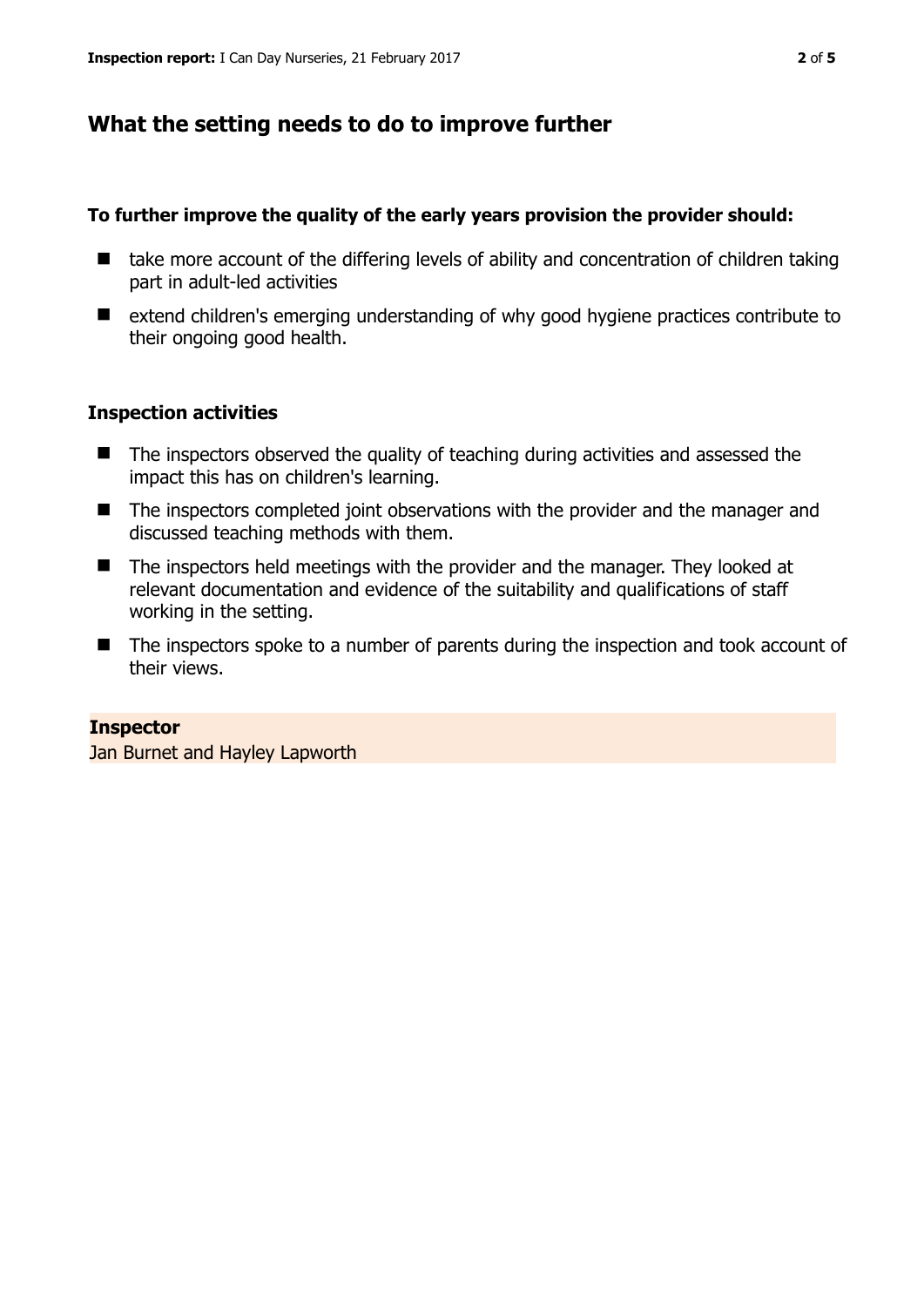## **Inspection findings**

#### **Effectiveness of the leadership and management is good**

Arrangements for safeguarding are effective. All required staff suitability checks are completed at the time of recruitment and selection. Staff induction procedures are thorough. Staff are trained to identify children at risk of abuse and in recognising signs of children being drawn into situations that may put them at risk of significant harm. They know the referral procedures to follow if they are concerned about a child. The premises are safe and secure and staff are deployed so that children are continually supervised. Senior team members regularly observe staff practice, in order to identify strengths and areas for improvement. Supervision of staff is effective in providing coaching and training for them, in order to ensure children's best interests are consistently well served.

#### **Quality of teaching, learning and assessment is good**

Staff use their observations and assessment, as well as information from parents, to challenge children successfully to reach the next stage in their development. Children's communication and language development is promoted effectively. Staff support very young children well as they begin to say single words and also support the use of signing as a communication strategy. Picture cards are used effectively for children whose home language is not English and to aid communication for those who have special educational needs. Children explore and investigate. For example, they talk with staff about what they would like to include while they help to make play dough. They explore texture, smell and colour as they add drinking chocolate powder and glitter. Babies are beginning to explore the sounds they can make with musical instruments. Children enjoy singing and they learn to control their bodies as they move in different ways to music.

#### **Personal development, behaviour and welfare are good**

Staff create a stimulating and welcoming environment indoors and outdoors. Children's interest in the natural world is fostered extremely well. They are keen to explore their Forest School area, where they enthusiastically talk about the worms and slugs that they have managed to find. Ducks and chickens are kept in the area and children learn how to care for them and handle them appropriately. The relationships between staff and children are strong. Staff promote children's self-esteem through acknowledging and praising positive behaviour. Children behave well and play cooperatively. Consideration for others, sharing and taking turns is promoted well by staff, even with the youngest children. Older children demonstrate a clear understanding of these expectations. Children are physically active in the outdoor area every day and they eat healthy, varied and nutritious food.

#### **Outcomes for children are good**

Children's learning builds well on what they already know and can do. They make good progress in readiness for their move on to school. Children confidently make decisions about their play. They learn to manage their self-care needs independently and manage simple tasks for themselves, such as putting on their coats before playing outside. Children count while they play and older children use mathematical language. They are supported in developing good skills that help them to grip writing materials between a thumb and two fingers and their pencil control is developing well.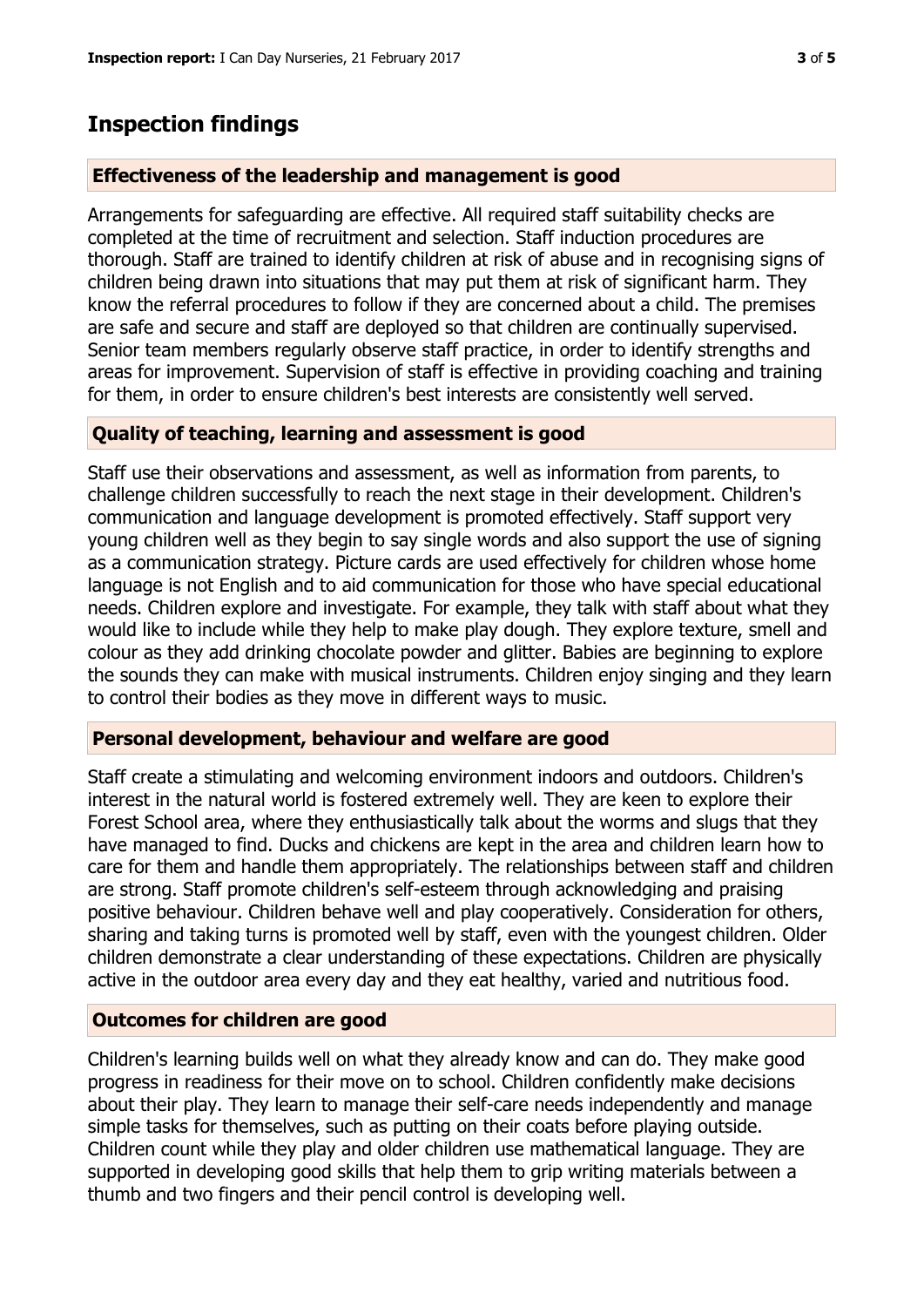# **Setting details**

| Unique reference number                             | EY450205                                               |  |
|-----------------------------------------------------|--------------------------------------------------------|--|
| <b>Local authority</b>                              | Coventry                                               |  |
| <b>Inspection number</b>                            | 1066089                                                |  |
| <b>Type of provision</b>                            | Full-time provision                                    |  |
| Day care type                                       | Childcare - Non-Domestic                               |  |
| <b>Registers</b>                                    | Early Years Register, Compulsory Childcare<br>Register |  |
| Age range of children                               | $0 - 4$                                                |  |
| <b>Total number of places</b>                       | 156                                                    |  |
| Number of children on roll                          | 178                                                    |  |
| Name of registered person                           | The Charterland Academy Limited                        |  |
| <b>Registered person unique</b><br>reference number | RP531788                                               |  |
| Date of previous inspection                         | 20 March 2013                                          |  |
| <b>Telephone number</b>                             | 02476 672552                                           |  |

I Can Day Nurseries was registered in 2012. The nursery employs 35 members of childcare staff. Of these, 28 hold appropriate early years qualifications ranging from level 2 to level 6. The provider is a qualified teacher. The nursery opens from Monday to Friday all year round, except for bank holidays and one week over the Christmas period. Sessions are from 7.30am until 5.30pm. The nursery provides funded early education for two-, three- and four-year-old children. It supports children who speak English as an additional language and those who have special educational needs and/or disabilities.

This inspection was carried out by Ofsted under sections 49 and 50 of the Childcare Act 2006 on the quality and standards of provision that is registered on the Early Years Register. The registered person must ensure that this provision complies with the statutory framework for children's learning, development and care, known as the early years foundation stage.

Any complaints about the inspection or the report should be made following the procedures set out in the guidance 'Complaints procedure: raising concerns and making complaints about Ofsted', which is available from Ofsted's website: www.gov.uk/government/organisations/ofsted. If you would like Ofsted to send you a copy of the guidance, please telephone 0300 123 4234, or email enquiries@ofsted.gov.uk.